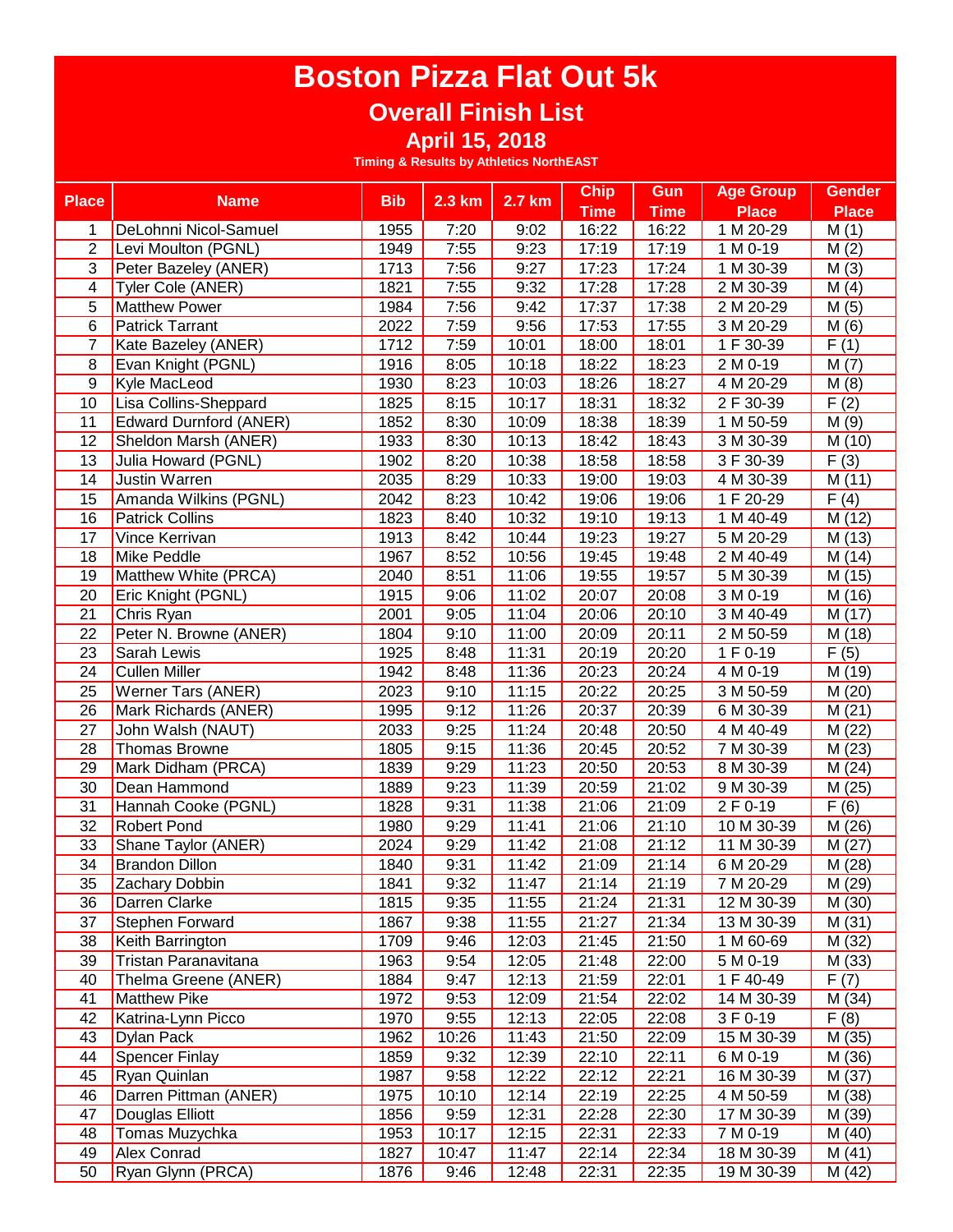### **Overall Finish List**

**April 15, 2018**

| <b>Place</b>    | <b>Name</b>                    | <b>Bib</b> | $2.3$ km           | 2.7 km | <b>Chip</b> | <b>Gun</b>  | <b>Age Group</b>       | <b>Gender</b>       |
|-----------------|--------------------------------|------------|--------------------|--------|-------------|-------------|------------------------|---------------------|
|                 |                                |            |                    |        | <b>Time</b> | <b>Time</b> | <b>Place</b>           | <b>Place</b>        |
| 51              | Laura Lawes                    | 1920       | 9:59               | 12:37  | 22:35       | 22:36       | $\overline{4}$ F 30-39 | F(9)                |
| 52              | <b>Brooke LeDevehat (PGNL)</b> | 1922       | 9:47               | 12:49  | 22:34       | 22:37       | 4 F 0-19               | F(10)               |
| 53              | Michelle Strang (MARC)         | 2015       | 10:01              | 12:35  | 22:34       | 22:37       | 2 F 40-49              | F(11)               |
| 54              | Will Goodridge (ANER)          | 1878       | 10:27              | 12:12  | 22:39       | 22:39       | 8 M 0-19               | M (43)              |
| 55              | <b>Kristy Hayward</b>          | 1893       | 10:16              | 12:27  | 22:41       | 22:43       | 5 F 30-39              | F(12)               |
| 56              | Sandi Porter (ANER)            | 1981       | 10:16              | 12:27  | 22:41       | 22:43       | 6 F 30-39              | F(13)               |
| 57              | Casidhe Dyke                   | 1854       | 10:02              | 12:42  | 22:40       | 22:44       | 20 M 30-39             | M (44)              |
| 58              | Mohammad Yazar                 | 2044       | 10:16              | 12:33  | 22:49       | 22:49       | 21 M 30-39             | M (45)              |
| 59              | David Hopkins (NWRC)           | 1901       | 10:08              | 12:43  | 22:46       | 22:52       | 8 M 20-29              | M (46)              |
| 60              | Maria Chafe                    | 1813       | 10:12              | 12:42  | 22:53       | 22:54       | 5 F 0-19               | F(14)               |
| 61              | <b>Patrick Merner</b>          | 1941       | 10:21              | 12:35  | 22:45       | 22:56       | 22 M 30-39             | M (47)              |
| 62              | Ray Laite (ANER)               | 1917       | 10:16              | 12:47  | 22:57       | 23:03       | 5 M 50-59              | M (48)              |
| 63              | Cynthia Littlejohn             | 1927       | 10:20              | 12:49  | 23:04       | 23:09       | 7 F 30-39              | F(15)               |
| 64              | <b>Trevor Harris</b>           | 1890       | 10:24              | 13:03  | 23:19       | 23:27       | 23 M 30-39             | M (49)              |
| 65              | Andrew Pyne                    | 1986       | 10:50              | 12:45  | 23:24       | 23:35       | 24 M 30-39             | M (50)              |
| 66              | Amanda Tippett (PRCA)          | 2028       | 10:57              | 12:41  | 23:31       | 23:38       | 8 F 30-39              | F(16)               |
| 67              | <b>Brian Cusack (NAUT)</b>     | 1833       | 10:29              | 13:10  | 23:36       | 23:39       | 5 M 40-49              | M(51)               |
| 68              | Adam Vickers (ANER)            | 2030       | 10:39              | 13:01  | 23:32       | 23:41       | 25 M 30-39             | $\overline{M}$ (52) |
| 69              | Sarah Molloy                   | 1945       | 10:54              | 12:48  | 23:35       | 23:42       | 9 F 30-39              | F(17)               |
| 70              | Mark Whelan                    | 2038       | 10:32              | 13:11  | 23:38       | 23:43       | 26 M 30-39             | M (53)              |
| 71              | <b>Lloyd Dawe</b>              | 1837       | 10:48              | 13:02  | 23:48       | 23:50       | 6 M 50-59              | M (54)              |
| $\overline{72}$ | Andrea Duguid                  | 1849       | 10:38              | 13:13  | 23:46       | 23:51       | 3 F 40-49              | F(18)               |
| 73              | Joanne Budgell                 | 1807       | 10:27              | 13:24  | 23:44       | 23:52       | 10 F 30-39             | F(19)               |
| 74              | <b>Ben Diamond</b>             | 1838       | 10:20              | 13:34  | 23:55       | 23:55       | 9 M 0-19               | M (55)              |
| 75              | <b>Kevin Murrant</b>           | 1950       | 10:51              | 13:06  | 23:51       | 23:58       | 27 M 30-39             | M (56)              |
| $\overline{76}$ | Jennifer Rose (PRCA)           | 1997       | 10:41              | 13:28  | 24:05       | 24:10       | 4 F 40-49              | F(20)               |
| 77              | Christiane Martin (ANER)       | 1934       | 11:13              | 13:03  | 24:10       | 24:16       | 1 F 50-59              | F(21)               |
| 78              | Zachary Oldford                | 1958       | 11:00              | 13:24  | 24:09       | 24:24       | 10 M 0-19              | M (57)              |
| 79              | Laura Roche                    | 1996       | $\overline{10:}59$ | 13:29  | 24:13       | 24:28       | 2 F 20-29              | F(22)               |
| 80              | Dan Martin                     | 1935       | 11:01              | 13:28  | 24:24       | 24:29       | 6 M 40-49              | M (58)              |
| 81              | Colin Howse (ANER)             | 1904       | 10:49              | 13:47  | 24:30       | 24:36       | 2 M 60-69              | M (59)              |
| 82              | <b>Collette Fleming</b>        | 1862       | 11:12              | 13:25  | 24:24       | 24:37       | 11 F 30-39             | F(23)               |
| 83              | <b>Brad Pitcher</b>            | 1974       | 11:13              | 13:41  | 24:38       | 24:55       | 9 M 20-29              | M(60)               |
| 84              | Tyler Stamp (ANER)             | 2013       | 11:48              | 13:10  | 24:47       | 24:59       | 11 M 0-19              | M(61)               |
| 85              | Jim Gosse                      | 1880       | 11:13              | 13:50  | 24:58       | 25:03       | 7 M 50-59              | M(62)               |
| 86              | Rob Gamberg (ANER)             | 1872       | 11:16              | 13:50  | 25:00       | 25:06       | 3 M 60-69              | M (63)              |
| 87              | <b>Sharon Collins</b>          | 1824       | 11:34              | 13:36  | 25:02       | 25:10       | 5 F 40-49              | F(24)               |
| 88              | Janelle Hippe                  | 1895       | 11:41              | 13:30  | 24:51       | 25:11       | 6 F 40-49              | F(25)               |
| 89              | Joan Hartery                   | 1891       | 11:15              | 13:57  | 25:07       | 25:13       | 1 F 60-69              | F(26)               |
| 90              | Sam Faghiri                    | 1858       | 11:33              | 13:41  | 25:02       | 25:15       | 28 M 30-39             | M(64)               |
| 91              | <b>Brent Smith</b>             | 2011       | 11:29              | 13:46  | 24:56       | 25:16       | 8 M 50-59              | M (65)              |
| 92              | <b>Kevin Connolly</b>          | 1826       | 11:08              | 14:11  | 25:00       | 25:20       | 10 M 20-29             | M (66)              |
| 93              | Deon Fleming                   | 1863       | 11:47              | 13:38  | 25:12       | 25:26       | 29 M 30-39             | M (67)              |
| 94              | <b>Matt Cole</b>               | 1820       | 11:26              | 14:00  | 25:08       | 25:27       | 30 M 30-39             | M (68)              |
| 95              | Amy Fowler                     | 1868       | 11:37              | 13:51  | 25:17       | 25:28       | 12 F 30-39             | F(27)               |
| 96              | <b>Rick Lawes</b>              | 1921       | 11:18              | 14:11  | 25:25       | 25:29       | 4 M 60-69              | M (69)              |
| 97              | Diana Quinton                  | 1989       | 11:47              | 13:43  | 25:20       | 25:30       | 2 F 50-59              | F(28)               |
| 98              | <b>Krysta Coupal</b>           | 1829       | 12:11              | 13:20  | 25:07       | 25:32       | 13 F 30-39             | F(29)               |
| 99              | Ethan Pittman (ANER)           | 1977       | 10:29              | 15:11  | 25:33       | 25:40       | 12 M 0-19              | M (70)              |
| 100             | <b>Richard Charron (NAUT)</b>  | 1814       | 12:05              | 13:41  | 25:46       | 25:46       | 9 M 50-59              | M(71)               |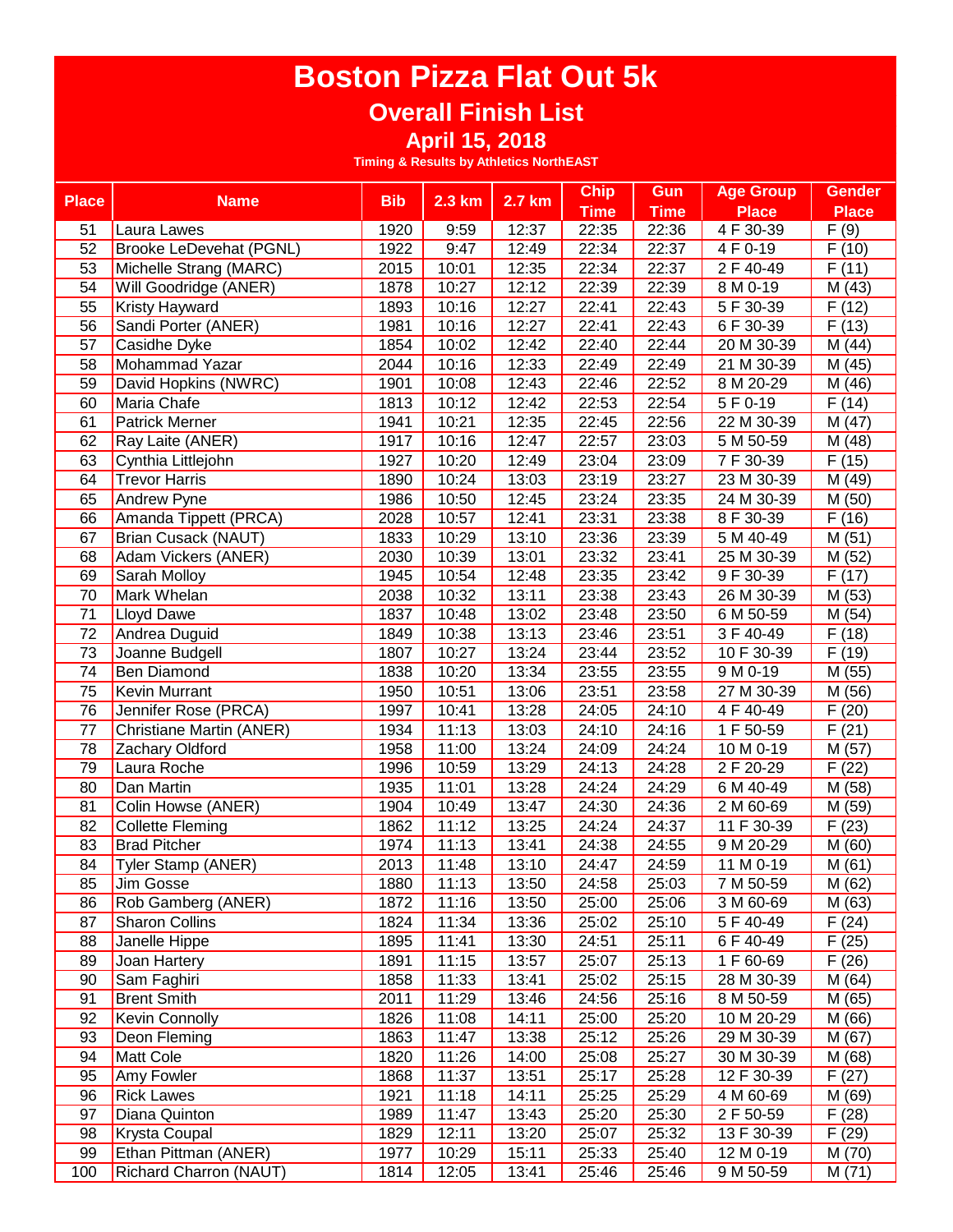#### **Overall Finish List**

**April 15, 2018**

| <b>Bib</b><br>2.7 km<br><b>Place</b><br>2.3 km<br><b>Name</b><br><b>Time</b><br><b>Time</b><br><b>Place</b><br><b>Place</b><br>7 F 40-49<br>11:40<br>25:44<br>25:49<br>F(30)<br>2003<br>14:09<br>101<br>Janet Ryan<br><b>Fred Colbourne</b><br>11:41<br>25:35<br>5 M 60-69<br>M (72)<br>102<br>1819<br>14:10<br>25:52<br>F(31)<br>1714<br>11:39<br>14:12<br>25:42<br>25:52<br>8 F 40-49<br>103<br>Jody Beckett-O'Leary<br>2014<br>11:58<br>13:57<br>25:31<br>25:55<br>7 M 40-49<br>M (73)<br>104<br>Jeremiah Steele<br>M (74)<br>1903<br>11:50<br>14:07<br>25:42<br>25:58<br>31 M 30-39<br>105<br>John Howlett<br>14 F 30-39<br>F(32)<br>Nekita Fowler<br>11:43<br>14:16<br>25:37<br>106<br>1869<br>25:59<br>1724<br>11:59<br>14:02<br>25:44<br>8 M 40-49<br>M (75)<br>107<br><b>Corey Brown</b><br>26:02<br><b>Gary Kennell</b><br>11:56<br>14:06<br>25:41<br>M (76)<br>108<br>1912<br>26:02<br>9 M 40-49 |
|------------------------------------------------------------------------------------------------------------------------------------------------------------------------------------------------------------------------------------------------------------------------------------------------------------------------------------------------------------------------------------------------------------------------------------------------------------------------------------------------------------------------------------------------------------------------------------------------------------------------------------------------------------------------------------------------------------------------------------------------------------------------------------------------------------------------------------------------------------------------------------------------------------|
|                                                                                                                                                                                                                                                                                                                                                                                                                                                                                                                                                                                                                                                                                                                                                                                                                                                                                                            |
|                                                                                                                                                                                                                                                                                                                                                                                                                                                                                                                                                                                                                                                                                                                                                                                                                                                                                                            |
|                                                                                                                                                                                                                                                                                                                                                                                                                                                                                                                                                                                                                                                                                                                                                                                                                                                                                                            |
|                                                                                                                                                                                                                                                                                                                                                                                                                                                                                                                                                                                                                                                                                                                                                                                                                                                                                                            |
|                                                                                                                                                                                                                                                                                                                                                                                                                                                                                                                                                                                                                                                                                                                                                                                                                                                                                                            |
|                                                                                                                                                                                                                                                                                                                                                                                                                                                                                                                                                                                                                                                                                                                                                                                                                                                                                                            |
|                                                                                                                                                                                                                                                                                                                                                                                                                                                                                                                                                                                                                                                                                                                                                                                                                                                                                                            |
|                                                                                                                                                                                                                                                                                                                                                                                                                                                                                                                                                                                                                                                                                                                                                                                                                                                                                                            |
|                                                                                                                                                                                                                                                                                                                                                                                                                                                                                                                                                                                                                                                                                                                                                                                                                                                                                                            |
| 11:23<br>14:46<br>10 M 40-49<br>M (77)<br>109<br><b>Melvin Sutton</b><br>2019<br>26:00<br>26:09                                                                                                                                                                                                                                                                                                                                                                                                                                                                                                                                                                                                                                                                                                                                                                                                            |
| 11:52<br>14:32<br>26:24<br>110<br>Joe Craig<br>1830<br>26:17<br>10 M 50-59<br>M (78)                                                                                                                                                                                                                                                                                                                                                                                                                                                                                                                                                                                                                                                                                                                                                                                                                       |
| Pamela Reid<br>11:30<br>14:56<br>26:27<br>15 F 30-39<br>F(33)<br>111<br>1993<br>26:22                                                                                                                                                                                                                                                                                                                                                                                                                                                                                                                                                                                                                                                                                                                                                                                                                      |
| 112<br>Dennis Flynn (ANER)<br>1864<br>11:49<br>14:40<br>26:26<br>26:30<br>11 M 50-59<br>M (79)                                                                                                                                                                                                                                                                                                                                                                                                                                                                                                                                                                                                                                                                                                                                                                                                             |
| 113<br>Reagan Strang (MARC)<br>11:39<br>14:55<br>26:31<br>26:34<br>6 F 0-19<br>F(34)<br>2016                                                                                                                                                                                                                                                                                                                                                                                                                                                                                                                                                                                                                                                                                                                                                                                                               |
| 114<br><b>Tara Thomas</b><br>2025<br>12:06<br>14:35<br>26:14<br>16 F 30-39<br>F(35)<br>26:41                                                                                                                                                                                                                                                                                                                                                                                                                                                                                                                                                                                                                                                                                                                                                                                                               |
| 115<br>John Callahan<br>1811<br>11:57<br>11 M 40-49<br>14:47<br>26:30<br>26:45<br>M (80)                                                                                                                                                                                                                                                                                                                                                                                                                                                                                                                                                                                                                                                                                                                                                                                                                   |
| 2002<br>12:15<br>14:34<br>F(36)<br>116<br>Colleen Ryan (PRCA)<br>26:38<br>26:49<br>3 F 50-59                                                                                                                                                                                                                                                                                                                                                                                                                                                                                                                                                                                                                                                                                                                                                                                                               |
| 117<br><b>Bruce Gellately</b><br>1873<br>11:44<br>15:10<br>26:54<br>6 M 60-69<br>M(81)<br>26:50                                                                                                                                                                                                                                                                                                                                                                                                                                                                                                                                                                                                                                                                                                                                                                                                            |
| 118<br>Cian Sweeney<br>12:38<br>14:17<br>26:38<br>13 M 0-19<br>$\overline{M}$ (82)<br>2020<br>26:55                                                                                                                                                                                                                                                                                                                                                                                                                                                                                                                                                                                                                                                                                                                                                                                                        |
| Laura Keegan<br>12:37<br>26:57<br>17 F 30-39<br>F(37)<br>119<br>1910<br>14:20<br>26:40                                                                                                                                                                                                                                                                                                                                                                                                                                                                                                                                                                                                                                                                                                                                                                                                                     |
| $\overline{F(38)}$<br>120<br>2000<br>12:05<br>14:57<br>26:56<br>27:03<br>9 F 40-49<br><b>Kimberly Rowsell</b>                                                                                                                                                                                                                                                                                                                                                                                                                                                                                                                                                                                                                                                                                                                                                                                              |
| F(39)<br>121<br>Mary Reid<br>12:44<br>14:18<br>26:52<br>27:03<br>2 F 60-69<br>1992                                                                                                                                                                                                                                                                                                                                                                                                                                                                                                                                                                                                                                                                                                                                                                                                                         |
| 18 F 30-39<br>122<br>Melanie Culleton<br>1832<br>11:53<br>15:10<br>26:55<br>27:04<br>F(40)                                                                                                                                                                                                                                                                                                                                                                                                                                                                                                                                                                                                                                                                                                                                                                                                                 |
| <b>Ella Duffett</b><br>12:20<br>14:46<br>26:53<br>7 F 0-19<br>F(41)<br>123<br>1847<br>27:06                                                                                                                                                                                                                                                                                                                                                                                                                                                                                                                                                                                                                                                                                                                                                                                                                |
| F(42)<br>124<br>Lori Dalton<br>1834<br>12:19<br>14:51<br>27:00<br>27:11<br>10 F 40-49                                                                                                                                                                                                                                                                                                                                                                                                                                                                                                                                                                                                                                                                                                                                                                                                                      |
| 125<br>12:00<br>15:12<br>26:51<br>27:12<br>M (83)<br>Chris Abbott (ANER)<br>1311<br>12 M 40-49                                                                                                                                                                                                                                                                                                                                                                                                                                                                                                                                                                                                                                                                                                                                                                                                             |
| 126<br>12:06<br>15:09<br>27:05<br>27:15<br>4 F 50-59<br>F(43)<br>Belinda Grouchy (ANER)<br>1885                                                                                                                                                                                                                                                                                                                                                                                                                                                                                                                                                                                                                                                                                                                                                                                                            |
| 127<br>12:23<br>27:20<br>11 F 40-49<br>F(44)<br>Connie Duffett (ANER)<br>1846<br>14:57<br>27:06                                                                                                                                                                                                                                                                                                                                                                                                                                                                                                                                                                                                                                                                                                                                                                                                            |
| 12:18<br>15:05<br>27:24<br>5F 50-59<br>F(45)<br>128<br>Susan Flanagan (ANER)<br>1861<br>27:16                                                                                                                                                                                                                                                                                                                                                                                                                                                                                                                                                                                                                                                                                                                                                                                                              |
| 12:04<br>129<br>Alan Doody<br>2047<br>15:28<br>27:23<br>27:32<br>13 M 40-49<br>M (84)                                                                                                                                                                                                                                                                                                                                                                                                                                                                                                                                                                                                                                                                                                                                                                                                                      |
| 130<br>1806<br>12:26<br>15:07<br>27:18<br>27:33<br><b>Gary Bruce</b><br>7 M 60-69<br>M (85)                                                                                                                                                                                                                                                                                                                                                                                                                                                                                                                                                                                                                                                                                                                                                                                                                |
| 131<br>1877<br>12:21<br>15:14<br>27:28<br>27:36<br>6 F 50-59<br>F(46)<br>Natalie Godden                                                                                                                                                                                                                                                                                                                                                                                                                                                                                                                                                                                                                                                                                                                                                                                                                    |
| 132<br>12:24<br>15:18<br>27:23<br>3 F 20-29<br>Jamie Browne<br>1802<br>27:43<br>F(47)                                                                                                                                                                                                                                                                                                                                                                                                                                                                                                                                                                                                                                                                                                                                                                                                                      |
| 133<br>1954<br>12:30<br>15:21<br>7F 50-59<br>F(48)<br>Sharon Newman<br>27:44<br>27:52                                                                                                                                                                                                                                                                                                                                                                                                                                                                                                                                                                                                                                                                                                                                                                                                                      |
| 12:32<br>$12F40-49$<br>134<br>Rebecca Bell<br>15:21<br>27:43<br>27:53<br>F(49)<br>1715                                                                                                                                                                                                                                                                                                                                                                                                                                                                                                                                                                                                                                                                                                                                                                                                                     |
| 135<br>2029<br>12:43<br>15:17<br>27:49<br>28:00<br>M(86)<br>Andrew Tobin (PRCA)<br>32 M 30-39                                                                                                                                                                                                                                                                                                                                                                                                                                                                                                                                                                                                                                                                                                                                                                                                              |
| 1698<br>12:48<br>15:31<br>28:20<br>14 M 40-49<br>M (87)<br>136<br>David Banko<br>28:03                                                                                                                                                                                                                                                                                                                                                                                                                                                                                                                                                                                                                                                                                                                                                                                                                     |
| F(50)<br>137<br>Regina Bailey<br>1682<br>12:53<br>15:50<br>28:34<br>28:43<br>1 F 70-99                                                                                                                                                                                                                                                                                                                                                                                                                                                                                                                                                                                                                                                                                                                                                                                                                     |
| 28:32<br>13 F 40-49<br>F(51)<br>138<br>Dayle Biggin<br>1718<br>12:55<br>15:49<br>28:45                                                                                                                                                                                                                                                                                                                                                                                                                                                                                                                                                                                                                                                                                                                                                                                                                     |
| Anna Linegar<br>13:22<br>15:27<br>28:34<br>19 F 30-39<br>F(52)<br>139<br>1926<br>28:49                                                                                                                                                                                                                                                                                                                                                                                                                                                                                                                                                                                                                                                                                                                                                                                                                     |
| <b>William Quinton</b><br>15:22<br>M (88)<br>140<br>1990<br>13:35<br>28:47<br>28:58<br>14 M 0-19                                                                                                                                                                                                                                                                                                                                                                                                                                                                                                                                                                                                                                                                                                                                                                                                           |
| 12:35<br>16:28<br>F(53)<br>141<br>Emma Pittman (ANER)<br>1976<br>28:50<br>29:03<br>8 F 0-19                                                                                                                                                                                                                                                                                                                                                                                                                                                                                                                                                                                                                                                                                                                                                                                                                |
| F(54)<br>142<br>Claudette Marie Warren (PRCA)<br>2034<br>13:39<br>15:26<br>28:44<br>29:05<br>20 F 30-39                                                                                                                                                                                                                                                                                                                                                                                                                                                                                                                                                                                                                                                                                                                                                                                                    |
| 143<br>Shawna Gladney<br>1875<br>13:40<br>15:26<br>28:54<br>4 F 20-29<br>F(55)<br>29:06                                                                                                                                                                                                                                                                                                                                                                                                                                                                                                                                                                                                                                                                                                                                                                                                                    |
| 13:40<br>21 F 30-39<br>144<br>Amanda Bailey<br>2046<br>15:27<br>28:55<br>29:07<br>F(56)                                                                                                                                                                                                                                                                                                                                                                                                                                                                                                                                                                                                                                                                                                                                                                                                                    |
| 1948<br>13:26<br>16:00<br>5 F 20-29<br>F(57)<br>145<br><b>Julie Morris</b><br>29:17<br>29:26                                                                                                                                                                                                                                                                                                                                                                                                                                                                                                                                                                                                                                                                                                                                                                                                               |
| 2004<br>13:26<br>16:00<br>29:16<br>146<br>Joe Ryan<br>29:26<br>8 M 60-69<br>M (89)                                                                                                                                                                                                                                                                                                                                                                                                                                                                                                                                                                                                                                                                                                                                                                                                                         |
| Dennis Holden<br>147<br>1898<br>13:23<br>16:04<br>29:13<br>29:28<br>11 M 20-29<br>M (90)                                                                                                                                                                                                                                                                                                                                                                                                                                                                                                                                                                                                                                                                                                                                                                                                                   |
| Chelsea Davis<br>13:23<br>16:04<br>29:13<br>29:28<br>6 F 20-29<br>F(58)<br>148<br>1836                                                                                                                                                                                                                                                                                                                                                                                                                                                                                                                                                                                                                                                                                                                                                                                                                     |
| 13:29<br>29:23<br>3 F 60-69<br>F(59)<br>149<br>1708<br>16:06<br>29:35<br><b>Charlotte Barrington</b>                                                                                                                                                                                                                                                                                                                                                                                                                                                                                                                                                                                                                                                                                                                                                                                                       |
| 2026<br>12 M 20-29<br>150<br><b>Charles Thorne</b><br>14:07<br>15:29<br>29:12<br>29:36<br>M (91)                                                                                                                                                                                                                                                                                                                                                                                                                                                                                                                                                                                                                                                                                                                                                                                                           |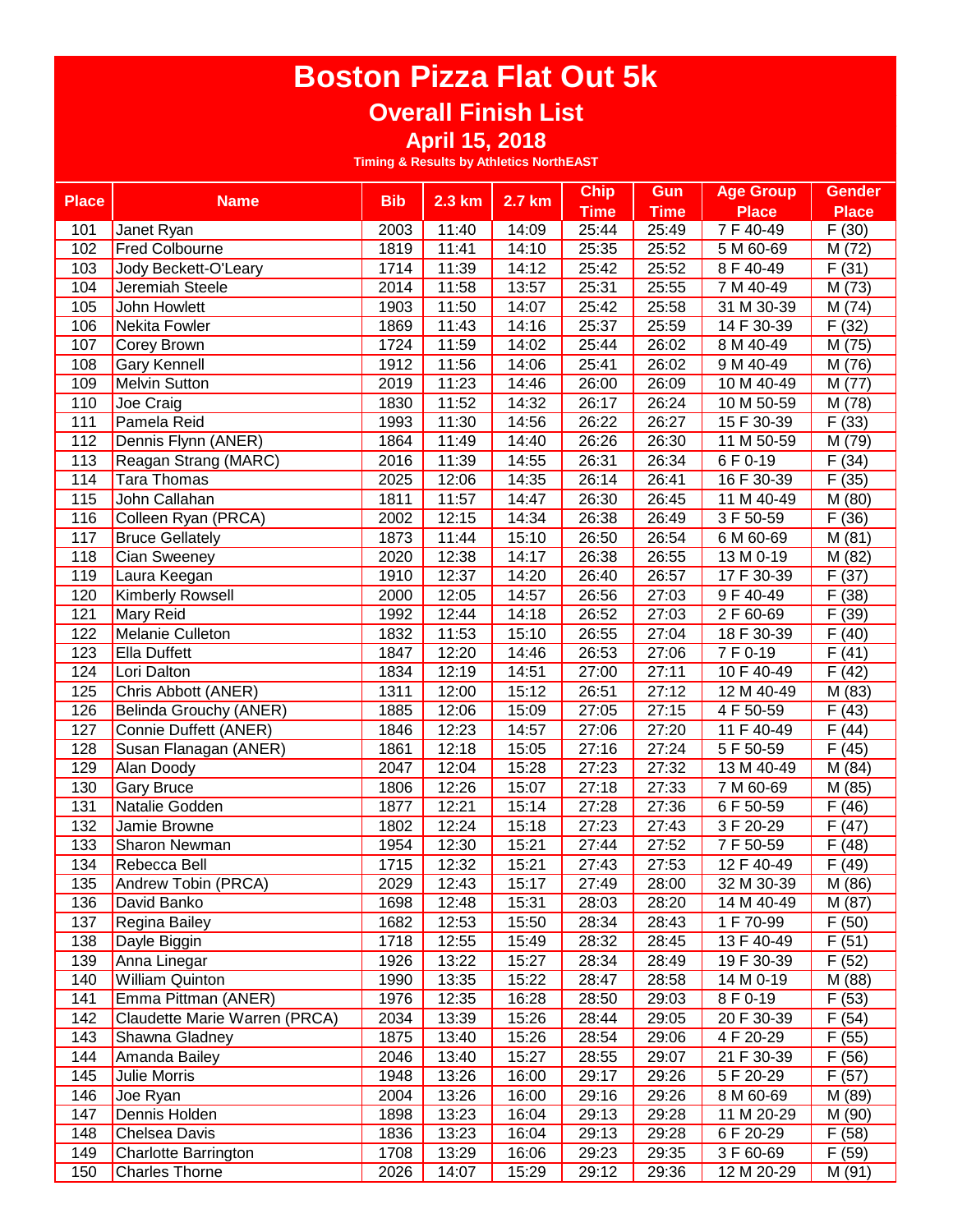### **Overall Finish List**

**April 15, 2018**

| <b>Place</b> | <b>Name</b>                     | <b>Bib</b> | $2.3$ km | 2.7 km | <b>Chip</b> | Gun         | <b>Age Group</b> | <b>Gender</b> |
|--------------|---------------------------------|------------|----------|--------|-------------|-------------|------------------|---------------|
|              |                                 |            |          |        | <b>Time</b> | <b>Time</b> | <b>Place</b>     | <b>Place</b>  |
| 151          | Gillian Halliday                | 1887       | 13:13    | 16:24  | 29:29       | 29:37       | 14 F 40-49       | F(60)         |
| 152          | Julia Bassler                   | 1710       | 13:59    | 15:39  | 29:17       | 29:38       | 9 F 0-19         | F(61)         |
| 153          | Amelia Quinton                  | 1988       | 13:39    | 15:59  | 29:29       | 29:38       | 10 F 0-19        | F(62)         |
| 154          | Paul Bassler (ANER)             | 1711       | 13:59    | 15:39  | 29:17       | 29:39       | 15 M 40-49       | M (92)        |
| 155          | Michelle Downey (PRCA)          | 1843       | 13:17    | 16:26  | 29:33       | 29:43       | 22 F 30-39       | F(63)         |
| 156          | <b>Jillian Butt</b>             | 1810       | 13:26    | 16:18  | 29:23       | 29:45       | 7F 20-29         | F(64)         |
| 157          | <b>Fred Thorne</b>              | 2027       | 14:07    | 15:40  | 29:23       | 29:48       | 13 M 20-29       | M (93)        |
| 158          | <b>Charlotte Aubrey-Bassler</b> | 1661       | 14:06    | 15:54  | 29:39       | 30:00       | 11 F 0-19        | F(65)         |
| 159          | Christine Aubrey-Bassler (ANER) | 1680       | 14:06    | 15:54  | 29:39       | 30:01       | 15 F 40-49       | F(66)         |
| 160          | <b>Brian Murray</b>             | 1951       | 13:53    | 16:10  | 29:51       | 30:04       | 33 M 30-39       | M (94)        |
| 161          | <b>Allison North</b>            | 1957       | 13:08    | 17:02  | 29:54       | 30:10       | 16 F 40-49       | F(67)         |
| 162          | William Biggin                  | 1719       | 13:19    | 16:59  | 30:04       | 30:18       | 12 M 50-59       | M (95)        |
| 163          | Brieanna Angel                  | 1605       | 13:40    | 16:40  | 30:07       | 30:20       | 23 F 30-39       | F(68)         |
| 164          | Aune Colbourne                  | 1818       | 13:53    | 16:30  | 30:14       | 30:24       | 4 F 60-69        | F(69)         |
| 165          | Lyn Gorman                      | 1879       | 14:02    | 16:22  | 30:15       | 30:24       | 5 F 60-69        | F(70)         |
| 166          | <b>Kelly Owens Fowler</b>       | 1961       | 13:48    | 16:37  | 30:13       | 30:26       | 17 F 40-49       | F(71)         |
| 167          | <b>Stacey Holloway</b>          | 1900       | 13:46    | 16:42  | 30:09       | 30:28       | 8 F 20-29        | F(72)         |
| 168          | Renee Morgan                    | 1947       | 14:15    | 16:17  | 30:13       | 30:33       | 18 F 40-49       | F(73)         |
| 169          | <b>Bernadette Jerrett</b>       | 1908       | 13:40    | 16:57  | 30:24       | 30:38       | 6 F 60-69        | F(74)         |
| 170          | Susan Dunn                      | 1850       | 13:53    | 16:46  | 30:16       | 30:39       | 8 F 50-59        | F(75)         |
| 171          | James Blackwood                 | 1721       | 14:03    | 16:54  | 30:48       | 30:57       | 34 M 30-39       | M (96)        |
| 172          | Khalid Hasan                    | 1892       | 13:00    | 18:09  | 30:57       | 31:09       | 35 M 30-39       | M (97)        |
| 173          | Amelia Danial                   | 1835       | 14:00    | 17:11  | 30:57       | 31:12       | 24 F 30-39       | F(76)         |
| 174          | Sam Jensen                      | 1907       | 13:56    | 17:22  | 30:59       | 31:19       | 15 M 0-19        | M (98)        |
| 175          | <b>Kimberley Gilbert</b>        | 1874       | 14:35    | 16:46  | 30:59       | 31:21       | 25 F 30-39       | F(77)         |
| 176          | Annie Patterson                 | 1966       | 14:06    | 17:16  | 31:08       | 31:22       | 7 F 60-69        | F(78)         |
| 177          | <b>Emmett Booth</b>             | 1722       | 13:56    | 17:34  | 31:12       | 31:31       | 16 M 0-19        | M (99)        |
| 178          | Darren Jensen (ANER)            | 1906       | 13:54    | 17:37  | 31:12       | 31:31       | 16 M 40-49       | M (100)       |
| 179          | Megan Hobbs                     | 1897       | 14:38    | 16:53  | 31:15       | 31:31       | 12 F 0-19        | F (79)        |
| 180          | <b>Wendy Fisher</b>             | 1860       | 13:52    | 17:43  | 31:20       | 31:36       | 19 F 40-49       | F(80)         |
| 181          | Philip Ivimey                   | 1905       | 14:30    | 17:07  | 31:13       | 31:37       | 36 M 30-39       | M (101)       |
| 182          | <b>Christine Pinsent</b>        | 1973       | 13:51    | 17:54  | 31:23       | 31:46       | 20 F 40-49       | F(81)         |
| 183          | Jillian Doran                   | 1842       | 14:16    | 17:42  | 31:41       | 31:59       | 26 F 30-39       | F(82)         |
| 184          | Ken Scott                       | 2010       | 14:09    | 17:55  | 31:54       | 32:05       | 9 M 60-69        | M (102)       |
| 185          | Cindy Penney                    | 1969       | 14:37    | 17:40  | 32:01       | 32:17       | 27 F 30-39       | F(83)         |
| 186          | <b>Christina Greene</b>         | 1883       | 14:37    | 17:42  | 32:03       | 32:20       | 28 F 30-39       | F(84)         |
| 187          | Derek Scott (PRCA)              | 2009       | 14:28    | 17:54  | 32:04       | 32:23       | 13 M 50-59       | M (103)       |
| 188          | Dana Dunphy                     | 1851       | 14:42    | 17:40  | 32:00       | 32:23       | 9 F 50-59        | F(85)         |
| 189          | Erin Au                         | 1641       | 14:42    | 17:41  | 32:01       | 32:24       | 29 F 30-39       | F(86)         |
| 190          | Jonathan Kirby                  | 1914       | 14:53    | 17:34  | 32:15       | 32:28       | 37 M 30-39       | M (104)       |
| 191          | Karen Mearow (ANER)             | 1939       | 14:44    | 17:44  | 32:08       | 32:29       | 8 F 60-69        | F(87)         |
| 192          | <b>Michael Clements</b>         | 1817       | 14:14    | 18:41  | 32:47       | 32:56       | 10 M 60-69       | M (105)       |
| 193          | <b>Allison Duffett</b>          | 1845       | 13:55    | 19:15  | 32:52       | 33:11       | 13 F 0-19        | F(88)         |
| 194          | Ian Duffett (ANER)              | 1848       | 13:54    | 19:16  | 32:53       | 33:11       | 38 M 30-39       | M (106)       |
| 195          | Arlene Scott (PRCA)             | 2008       | 14:58    | 18:33  | 33:14       | 33:32       | 10 F 50-59       | F(89)         |
| 196          | Jean Sparkes                    | 2012       | 14:46    | 19:19  | 33:54       | 34:06       | $21 F 40-49$     | F (90)        |
| 197          | June Clarke                     | 1816       | 15:27    | 18:53  | 34:07       | 34:21       | 9 F 60-69        | F(91)         |
| 198          | Laura Dwyer                     | 1853       | 15:19    | 19:07  | 34:01       | 34:27       | 14 F 0-19        | F (92)        |
| 199          | <b>Tracy Parsons</b>            | 1964       | 15:03    | 19:28  | 34:09       | 34:32       | 30 F 30-39       | F(93)         |
| 200          | Donna Murray                    | 1952       | 15:25    | 19:14  | 34:25       | 34:40       | 10 F 60-69       | F(94)         |